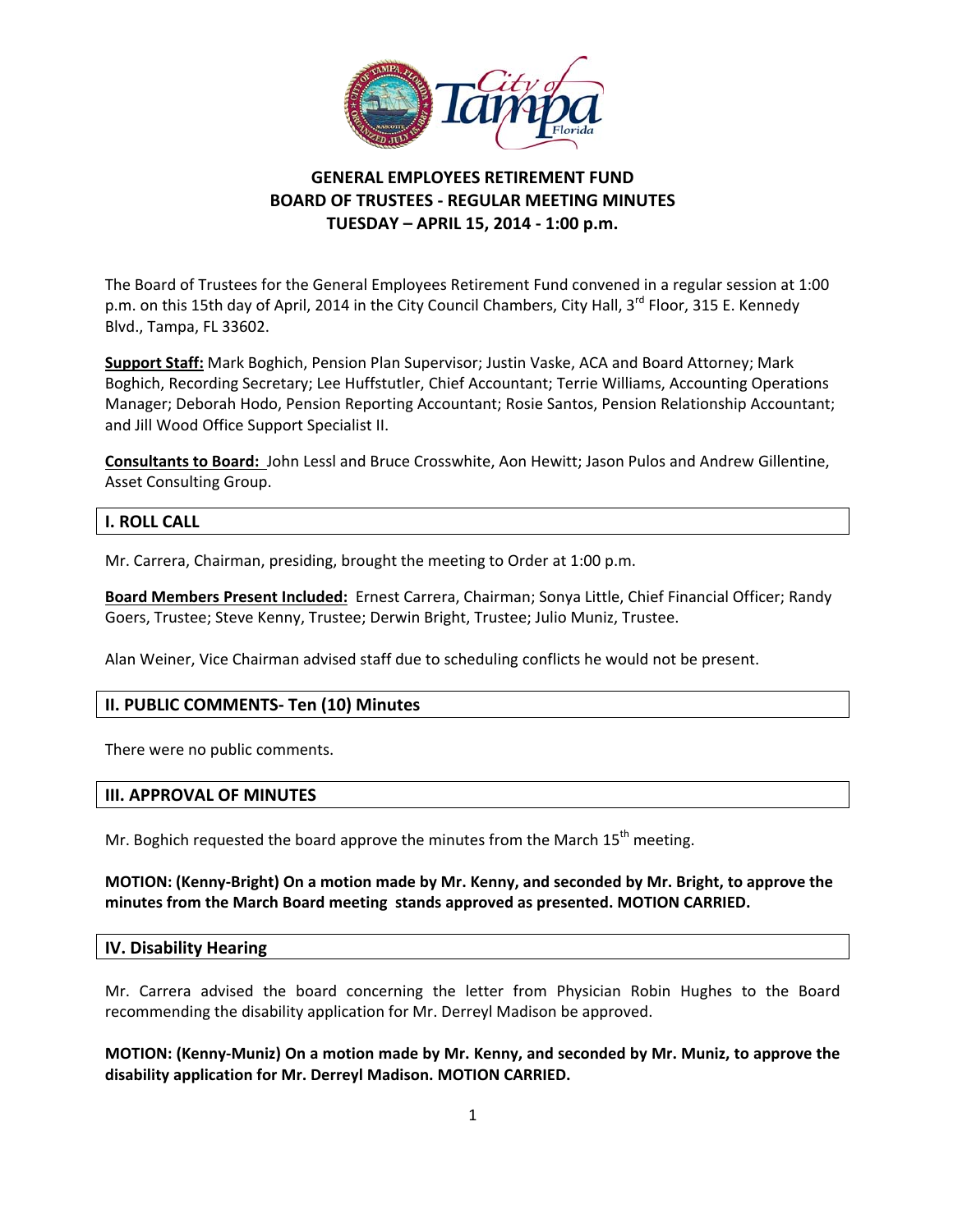# **IV. STAFF REPORT**

## **1. March 2014 Performance Report and 2. Asset Allocation and Portfolio Construction**

- Andrew Gillentine of ACG provided an update on the overall portfolio, markets and managers. The market value of the Total Fund ("Fund") was approximately \$682.5 million at the end of March 2014. Over the trailing one year, ending in March, the Fund's 14.8% return was 230 basis points ahead of the Policy Index, which advanced 12.5% during this time period. Over the trailing five years ending in March, the Fund has experienced very strong returns of 15.7% annualized.
- The strong performance of the Fund was a function of strong equity market performance over the last 5 years. The Fund has had a slight overweight allocation to the strategic target to equities which has also been a positive. In addition, individual managers have generally outperformed their relevant indices.

## **2. Asset Allocation and Portfolio Construction**

- Jason Pulos of ACG provided education on asset allocation and portfolio construction to the Board. Included was a discussion regarding the methodology related to the development of ACG's long term capital market assumptions. Mr. Pulos explained that over a long term time horizon of 20 to 30 years the current mix of assets had a reasonable probability of achieving an 8% target rate of return. In the near term however, return expectations are muted due to the historically low interest rate environment we are currently experiencing.
- ACG made recommendations to make some modest changes to the strategic policy level target allocations. The Board approved the changes to the Strategic Policy level targets as summarized below:

| <b>Asset Class</b>             | <b>Current Target</b> | <b>New Target</b> |
|--------------------------------|-----------------------|-------------------|
| Core Bonds                     | 20%                   | 20%               |
| <b>Global Bonds</b>            | 10%                   | 10%               |
| <b>Total Fixed Income</b>      | 30%                   | 30%               |
|                                |                       |                   |
| US Large Cap Equity            | 29%                   | 25%               |
| <b>US Small Cap Equity</b>     | 7%                    | 10%               |
| International Developed Equity | 21%                   | 20%               |
| <b>Emerging Market Equity</b>  | 3%                    | 5%                |
| <b>Total Equity</b>            | 60%                   | 60%               |
|                                |                       |                   |
| <b>Core Real Estate</b>        | 4%                    | 7%                |
| Opportunistic Real Estate      | 2%                    | 3%                |
| <b>Public REITS</b>            | 4%                    | 0%                |
| <b>Total Real Assets</b>       | 10%                   | 10%               |
| <b>GRAND TOTAL</b>             | 100%                  | 100%              |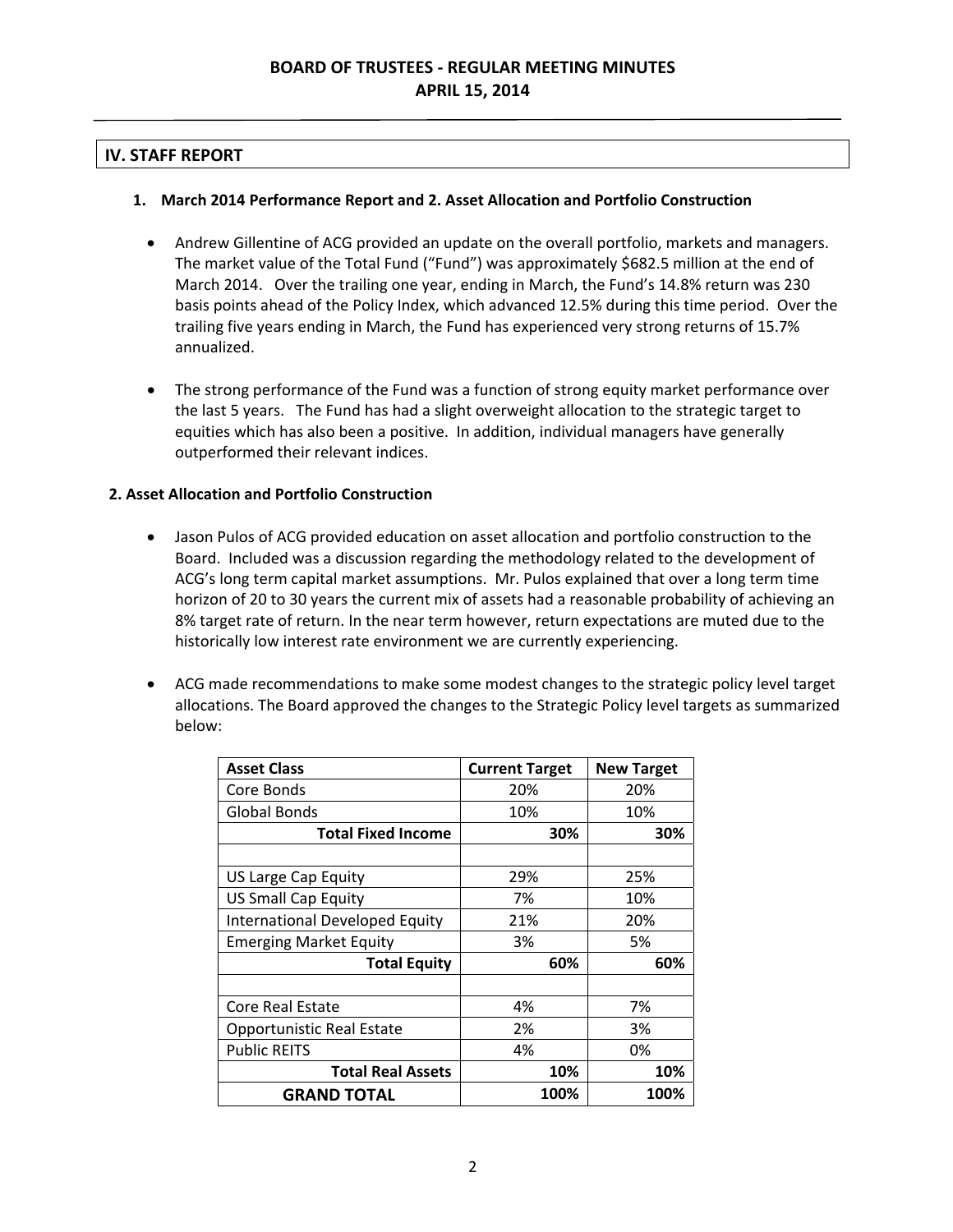- In addition to the strategic policy level target allocation changes summarized above, ACG recommended the termination of the dedicated International Small Cap manager Victory and the reallocation of the assets currently invested with Victory among the other managers in accordance with the revised strategic policy level targets. This recommendation was approved by the Board.
- The changes to the Real Asset allocation, which contemplates the elimination of Public REITs' and an increase in the allocation to Core Real Estate, will take time due to the less liquid nature of Core Real Estate. This will be accomplished over time as the Core Real Estate manager UBS is able to take on additional investment.

MOTION: (Kenny-Goers) On a motion for Amend Investment policy to allow ACG to incorporate Mix 2 as discussed made by Mr. Kenny, and seconded by Mr. Goers, to approve. MOTION CARRIED.

MOTION: (Kenny-Muniz) On a motion to terminate Victory and liquidation of that portfolio and movement of assets made by Mr. Kenny, and seconded by Mr. Goers, to approve. MOTION CARRIED.

#### **3. Cash Analysis Review**

 Mr. Boghich reviewed the Cash Analysis Schedule which provided the actual information for February and projections for March through September. He reviewed in detail the projected revenues and expenses Information.

 **4. Long Wharf FREG II Distribution \$39,952.06**

#### **5. Long Wharf FREG III Distribution \$239,811.17**

#### **6. Training Reimbursements for Mr. Bright \$331.36**

Mr. Bright gave a summary of his training.

MOTION: (Goers-Kenny) On a motion made by Mr. Goers, and seconded by Mr. Kenny, to approve the  **Training Reimbursement for Mr. Bright \$331.36. MOTION CARRIED.**

## **V. CONSENT AGENDA**

 Mr. Boghich advised the items on the Consent Agenda were in order. Mr. Boghich stated they were reviewed and they are true and correct.

### Retirement Benefits & Estate Payments:

 Longevity Retirements, DROP Applications, DROP to Longevity, Deferred to Longevity Retirements, Surviving Spouse Benefits, Surviving Child Benefits and Estate Payments